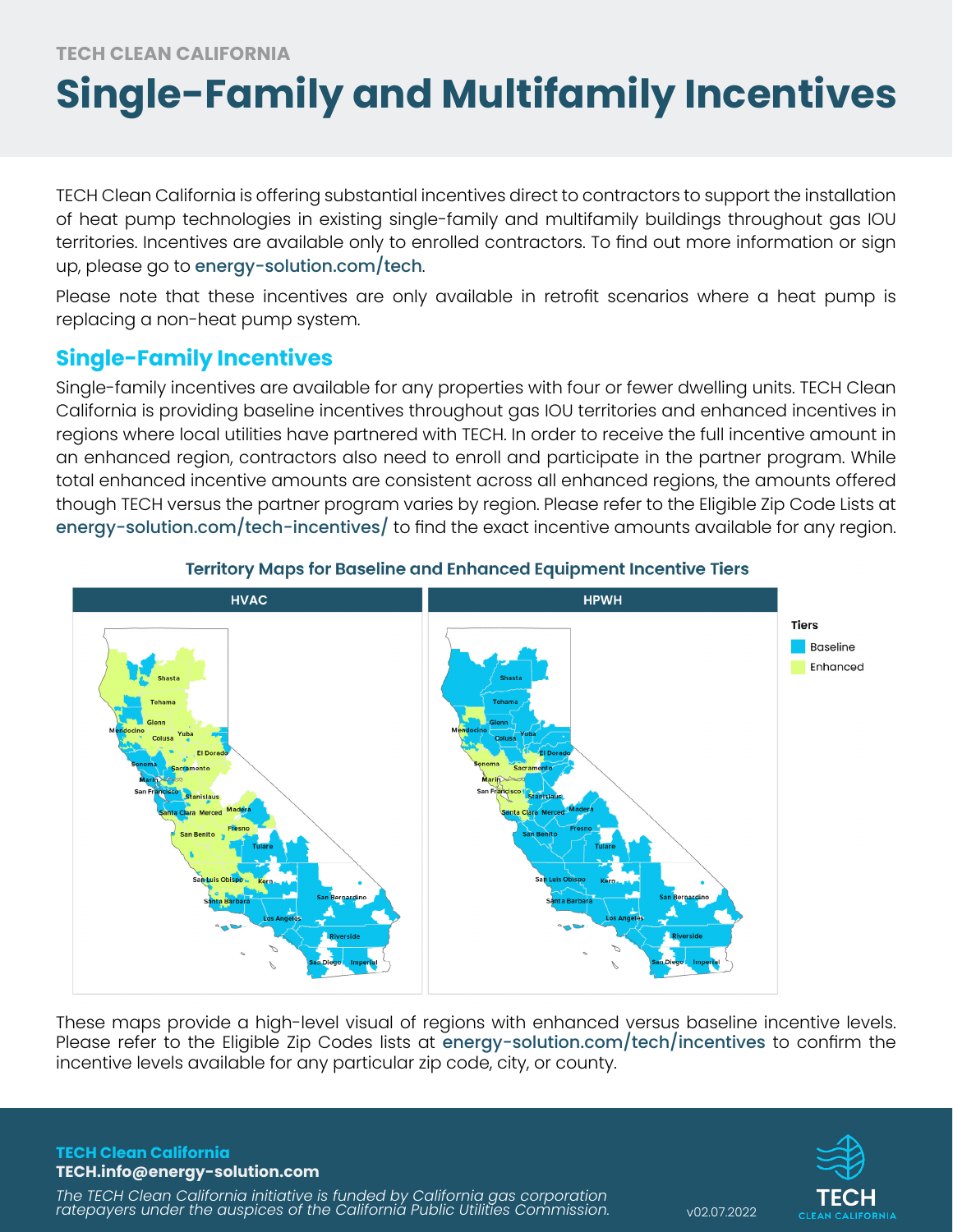## **Single-Family Heat Pump HVAC Incentives**

The following incentives will be available for all qualifying installations in baseline areas for HP HVAC. Note, for single-family HP HVAC, **incentives are limited to two outdoor systems per household**.

#### **Baseline Heat Pump HVAC Incentives**

| <b>Equipment Type</b>            | <b>Minimum Efficiency Requirements</b> | <b>Total Incentive Per Unit</b> |
|----------------------------------|----------------------------------------|---------------------------------|
| Package, split, mini/multi-split | Title 24 code minimum                  | \$3,000                         |

The following incentives will be available instead of the baseline incentives in regions where a local utility has integrated with TECH Clean California. The maximum enhanced incentive is \$6,600 and is inclusive of the portions funded by both TECH and the partner program.

#### **Enhanced Heat Pump HVAC Incentives — Efficiency**

| <b>Equipment Type</b>                                     | <b>Size</b><br><b>Category</b> | <b>Tier</b> | Seasonal/Part-Load<br><b>Cooling Efficiency</b> |     | <b>HSPF</b> | <b>Total Incentive Per Unit</b><br>(TECH + Local<br><b>Program Combined)</b> |
|-----------------------------------------------------------|--------------------------------|-------------|-------------------------------------------------|-----|-------------|------------------------------------------------------------------------------|
| Unitary package/<br>split system and mini/<br>multi-split |                                |             | Title 24 code minimum*                          |     |             | \$3,000                                                                      |
|                                                           | $< 5.4$ tons                   | 1           | 16.0 SEER                                       | and | 9.0         | \$3,900                                                                      |
|                                                           |                                | 2           | 18.0 SEER                                       | and | 9.7         | \$4,800                                                                      |

*\*To receive the full incentive, rules and efficiency standards for both TECH and the local program must be met.*

#### **Enhanced Heat Pump HVAC Incentives — Quality Installation**

| <b>Quality Installation Measure</b>                      | Qualifier                                                                                                | <b>Total Incentive</b><br>(TECH + Local<br><b>Program Combined)</b> |
|----------------------------------------------------------|----------------------------------------------------------------------------------------------------------|---------------------------------------------------------------------|
| Manual J completed                                       | Provide calculations                                                                                     | \$600                                                               |
| Duct sealing/replacement and testing                     | 5% Total leakage or less                                                                                 | \$600                                                               |
| Field Measured Performance<br>(based on ASHRAE 221-2020) | Heating System Performance Ratio (HSPr)<br>or Cooling System<br>Performance Ratio (CSPr) = 80% or better | \$600                                                               |

*Note: Panel upgrade/load center incentives are not available for HP HVAC installations at this time. The panel upgrade/load center incentive must come along with a qualifying HPWH installation.*

**TECH Clean California TECH.info@energy-solution.com**

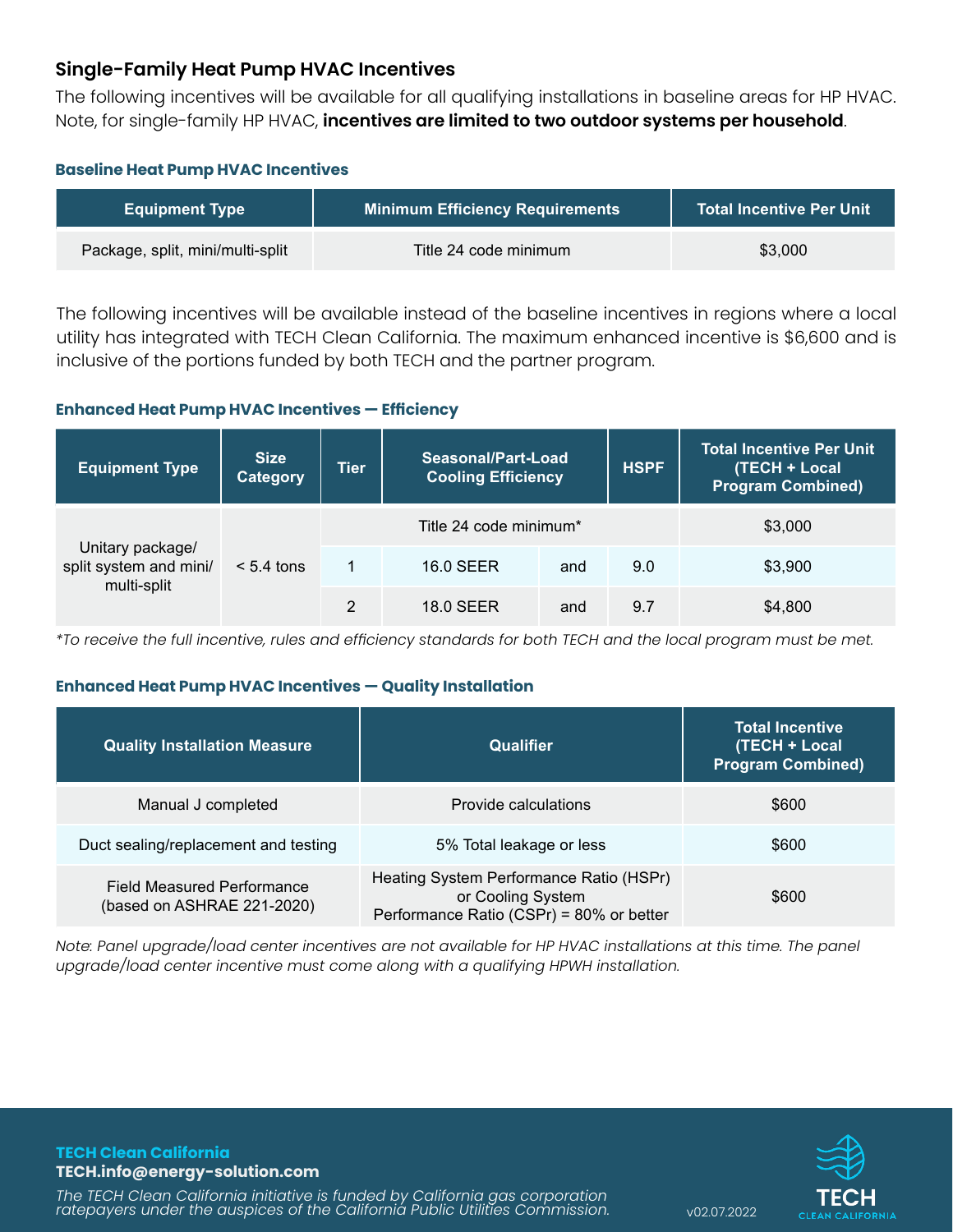## **Single-family Heat Pump Water Heater Incentives**

The following incentives will be available for all qualifying installations in baseline areas for HPWH. All HPWHs qualified as **JA13 compliant and/or NEEA Tier 3 compliant** will be eligible for TECH Clean California Incentives.

#### **Baseline Heat Pump Water Heater Incentives**

| <b>Replacement Scenario</b> | <b>Measure Criteria</b> | <b>Total Incentive Per Unit</b> |
|-----------------------------|-------------------------|---------------------------------|
| Gas/propane to HPWH         | All HPWH sizes          | \$3.100                         |
| Electric resistance to HPWH | All HPWH sizes          | \$1,000                         |

The following incentives will be available instead of the baseline incentives in regions where a local utility has integrated with TECH Clean California. The maximum enhanced incentive is \$6,600 and is inclusive of the portions funded by both TECH and the partner program.

#### **Enhanced Heat Pump Water Heater Incentives**

| <b>Replacement Scenario</b> | <b>Measure Criteria</b> | <b>Total Incentive Per Unit</b><br>(TECH + Local Program Combined) |
|-----------------------------|-------------------------|--------------------------------------------------------------------|
|                             | $HPWH < 55$ gallons     | \$3.100                                                            |
| Gas/propane to HPWH         | $HPWH > 55$ gallons     | \$3.800                                                            |
| Electric resistance to HPWH | All HPWH sizes          | \$1,500                                                            |
| Panel upgrade/load center*  | Sizing up to 200 amps   | \$2,800                                                            |

*\*Panel upgrade/load center incentive is available for HPWH installations that expand the capacity of a home's electrical system - traditional panel replacement, smart load center, or subpanel. These incentives must come along with a qualifying HPWH installation. Pre-existing panel capacity must be below 200 amps.* 

## **Multifamily Incentives**

TECH Clean California is providing multifamily incentives for installations throughout all gas IOU territories. Multifamily buildings are defined as a property with five or more dwelling units. These incentives can be applied on top of existing ones from other programs the project may be eligible for. TECH Clean California has developed an incentive reservation form to give property owners and contractors peace of mind that the incentives they expect to receive will be available by the time their job is completed. The following incentives are available:

## **Multifamily Heat Pump HVAC Incentives**

The following incentives are available for either central HVAC systems or HVAC systems serving individual apartments or common areas.





#### **TECH Clean California TECH.info@energy-solution.com**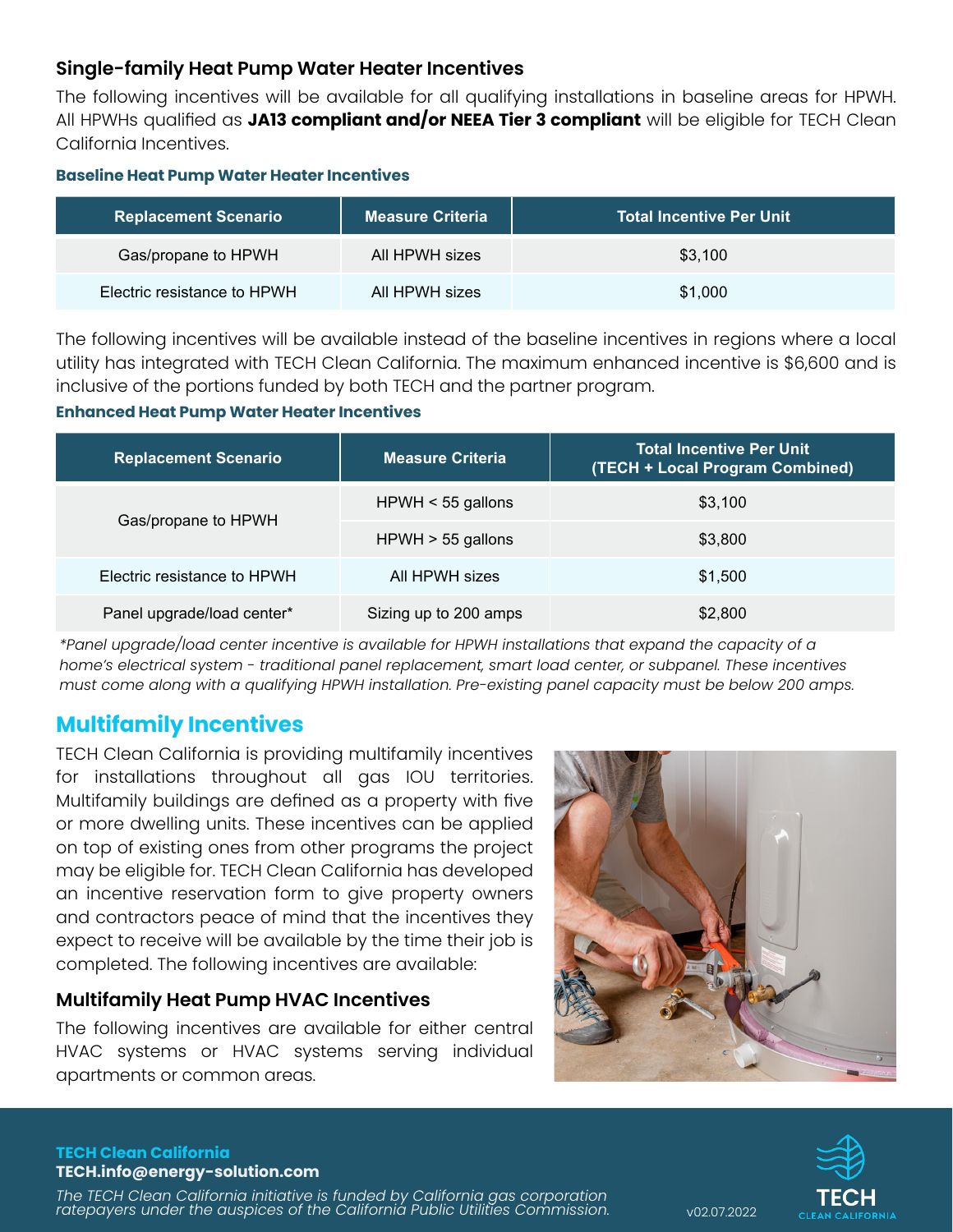#### **Incentives for Heat Pump HVAC Systems Serving Individual Apartments**

|                                             | <b>System Type</b>                                               |                                     |                                                                                             |
|---------------------------------------------|------------------------------------------------------------------|-------------------------------------|---------------------------------------------------------------------------------------------|
| <b>Previous Space</b><br><b>Heat Source</b> | <b>Description</b>                                               | <b>AHRI Test</b><br><b>Standard</b> | <b>Total Incentive Per System</b>                                                           |
| Non-heat pump systems                       | Split or rooftop heat pump<br>(ducted or ductless)               | 210/240                             | \$2,000                                                                                     |
| All except PTHPs                            | PTHP, SPVHP, or unitary<br>through the wall/ceiling heat<br>pump | 310/380, 390                        | \$500<br>(Single or two-stage compressor)<br>\$1,000<br>(Variable capacity/inverter-driven) |

#### **Incentives for Heat Pump HVAC Systems Serving Multiple Apartments**

| <b>Previous Space</b><br><b>Heat Source</b> | <b>System Type</b>                            | <b>Total Incentive</b><br>(Per Apartment Served) |
|---------------------------------------------|-----------------------------------------------|--------------------------------------------------|
| Non-heat pump systems                       | HP HVAC equipment serving multiple apartments | \$1,000                                          |

#### **Incentives for Heat Pump HVAC Systems Serving Common Areas**

| <b>Previous Space</b><br><b>Heat Source</b> | <b>System Type</b>                                            | <b>Total Incentive</b><br><b>Per System</b>                                               |
|---------------------------------------------|---------------------------------------------------------------|-------------------------------------------------------------------------------------------|
|                                             | Split or rooftop heat pump<br>(ducted or ductless)            | \$1,800                                                                                   |
| Non-heat pump systems                       | PTHP, SPVHP, or unitary through the<br>wall/ceiling heat pump | \$300<br>(Single or two-stage compressor)<br>\$800<br>(Variable capacity/inverter-driven) |

**TECH Clean California TECH.info@energy-solution.com**